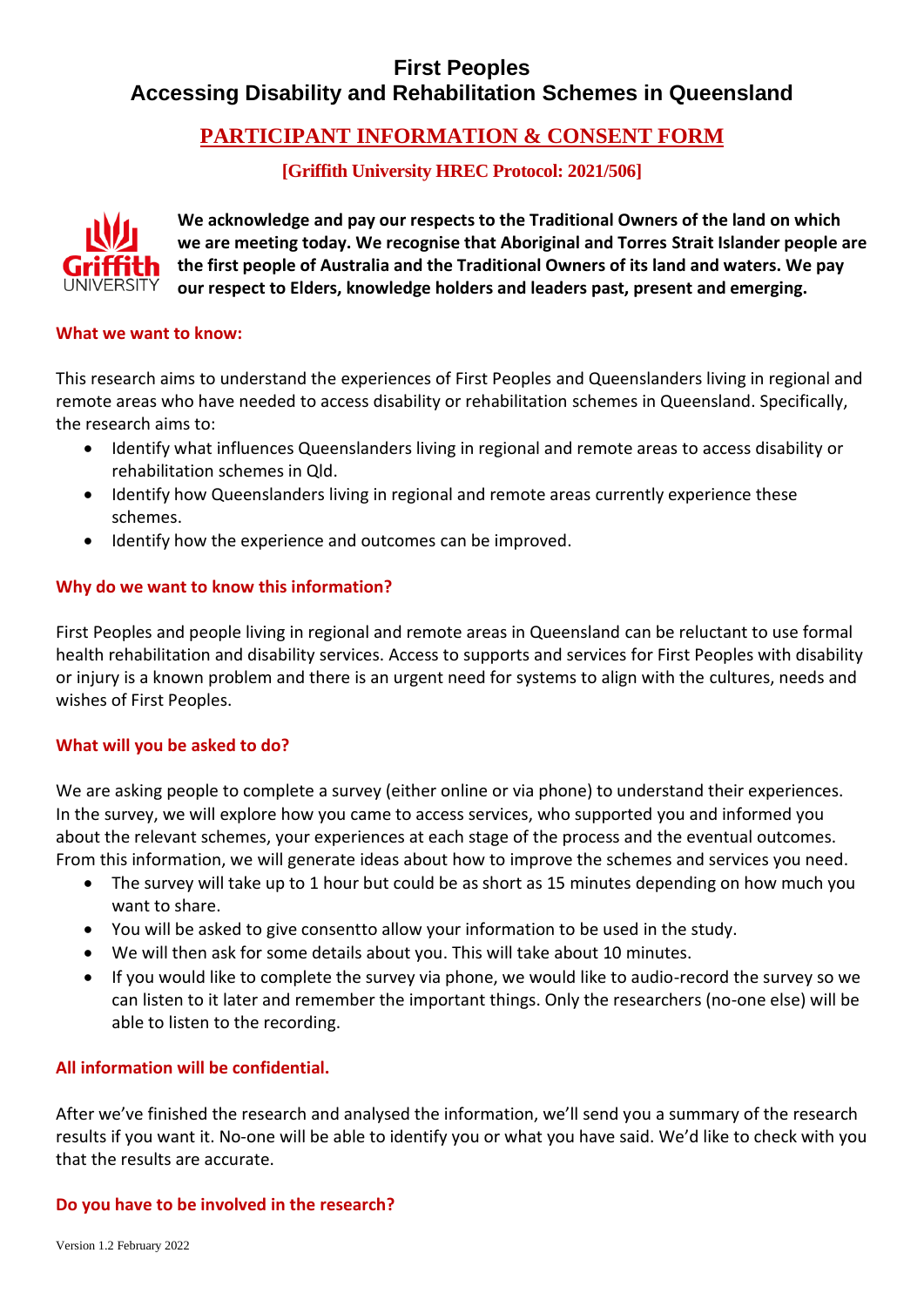# **First Peoples Accessing Disability and Rehabilitation Schemes in Queensland**

**No. If you don't want to be involved that's okay. If you decide you want to participate in the research and then change your mind, that's okay too. You won't need to explain why you changed your mind.** 

# **What are the expected benefits of the research?**

This research will help us to identify opportunities for improvements in Queensland for First Peoples and people living in regional and remote areas who require disability and rehabilitation services. You will be contributing to better outcomes for First Peoples and Queenslanders living in regional and remote areas by having your experiences, opinions and feelings heard.

# **What will happen with the information you give us?**

- We will keep all information on this project in a secure storage vault at Griffith University (Nathan Campus) and we will keep it for 5 years. No-one else will be able to access any information.
- After 5 years we'll get advice from Elders and other people who work for First Peoples about whether or not we should destroy the information.
- We will analyse all the information and we'll come back and tell you what we found.
- We'll be talking about our overall results, but no one will know you participated because we won't use your name or anything that identifies you.
- The results will be presented in a report, and may also be published as journal articles and / or conference presentations. The project could also be extended to support a future student or community project.

## **What are the risks?**

There are no major risks to you if you choose to participate in this project. No-one will be able to identify you or what you have said. Remember, you can skip any questions you don't want to answer. If you experience any distress regarding your health or disability, you can contact Synapse on 1800 673 074.

## **Who can you talk to about the research?**

If you have any questions, concerns or complaints, please contact the Project Manager, Dr Leda Barnett and/or the Manger, Research Ethics, at Griffith University Human Research Ethics Committee on:

➢ The Manager, Research Ethics: (07) 3735 4375 or email [research-ethics@griffith.edu.au](mailto:research-ethics@griffith.edu.au)



**DR LEDA BARNETT** E: l.barnett@griffith.edu.au T: (07) 3735 4733

## **Ethical clearance by Griffith University**

This project will be carried out according to the *National Statement on Ethical Conduct in Research Involving Humans* (2007) produced by the National Health and Medical Research Council of Australia. This statement has been developed to protect the interests of people who agree to participate in human research studies.

*The conduct of this research involves the collection, access and/or use of identified personal information. The information collected is confidential and will not be disclosed to third parties without your consent, except to meet*